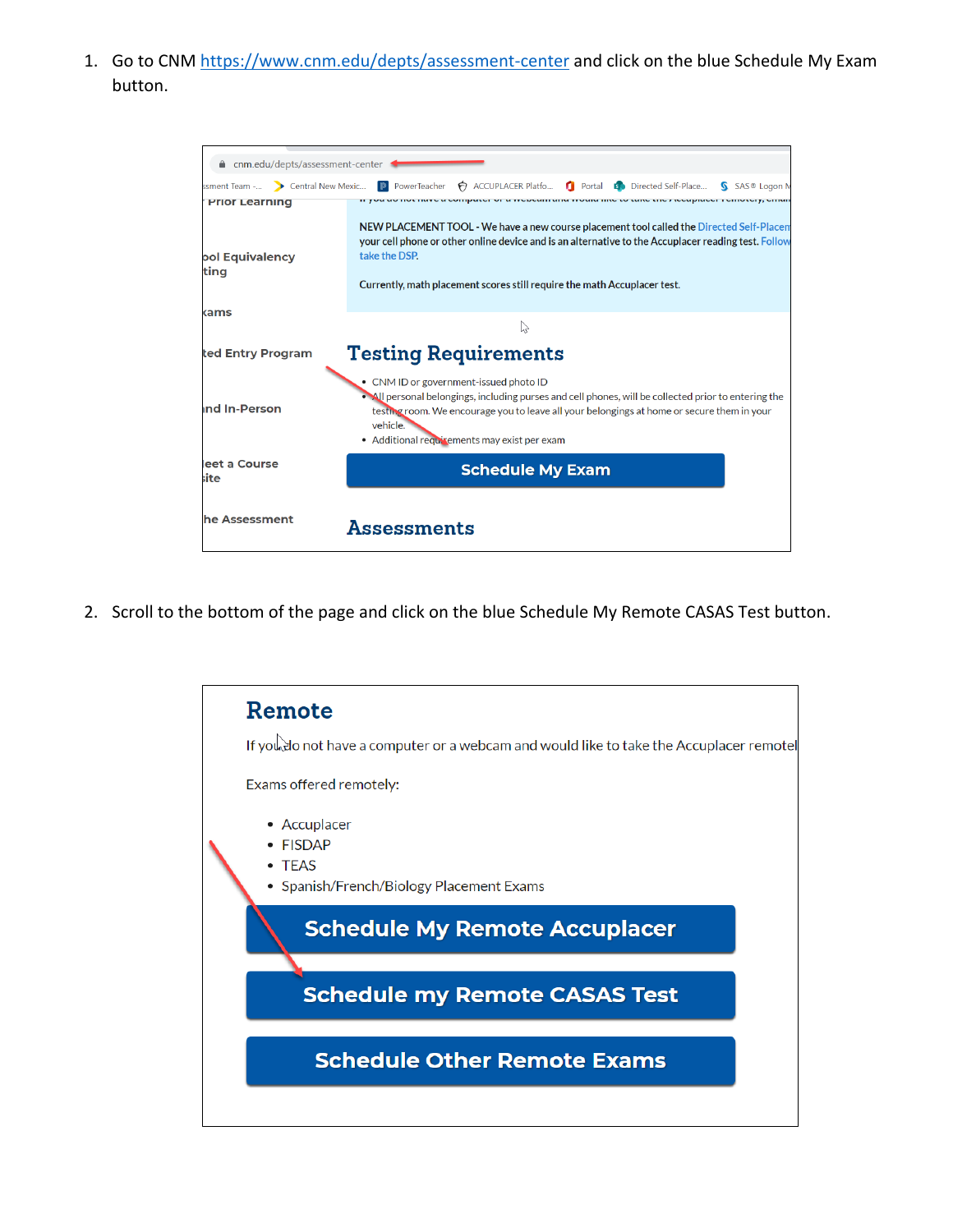3. Click the dropdown arrow under the Choose a group heading and select CASAS (online).

|                    | <b>Exam Registration</b>                                                                                                                                                                                                                                                    |
|--------------------|-----------------------------------------------------------------------------------------------------------------------------------------------------------------------------------------------------------------------------------------------------------------------------|
|                    | Due to the Corona virus, testing at the CNM Assessment Centers is<br>offering limited online testing until further notice.                                                                                                                                                  |
| your test session. | You will be testing from home. The evening before your scheduled<br>test appointment, check the email account you used when scheduling<br>your exam. There, you should find an email, from the proctor<br>assigned to you, containing detailed instructions on how to begin |
| 1                  | <b>Choose a group</b> (required)                                                                                                                                                                                                                                            |
|                    | <b>CASAS</b> (online)                                                                                                                                                                                                                                                       |
|                    | Select an option                                                                                                                                                                                                                                                            |
|                    | <b>CASAS</b> (online)                                                                                                                                                                                                                                                       |
| $\overline{2}$     | FISDAP (online)                                                                                                                                                                                                                                                             |
|                    | Spanish, French and Biology Placement Exams (online)                                                                                                                                                                                                                        |
|                    | <b>TEAS (online)</b>                                                                                                                                                                                                                                                        |

4. Click on the dropdown arrow under the Choose an exam heading and select the CASAS exam you would like to schedule.

| $\overline{\mathbf{2}}$ | <b>Choose an exam (required)</b>                                                                                                                                   |
|-------------------------|--------------------------------------------------------------------------------------------------------------------------------------------------------------------|
|                         | Please note that Chromebooks, smart phones, and<br>tablets are not supported by the CASAS test.                                                                    |
| 3                       | Choose an exam<br>Choose an exam<br><b>CASAS ESL (online)</b><br>CASAS HSE Math (online)<br><b>CASAS HSE Reading (online)</b><br>Example: Monday, October 25, 2021 |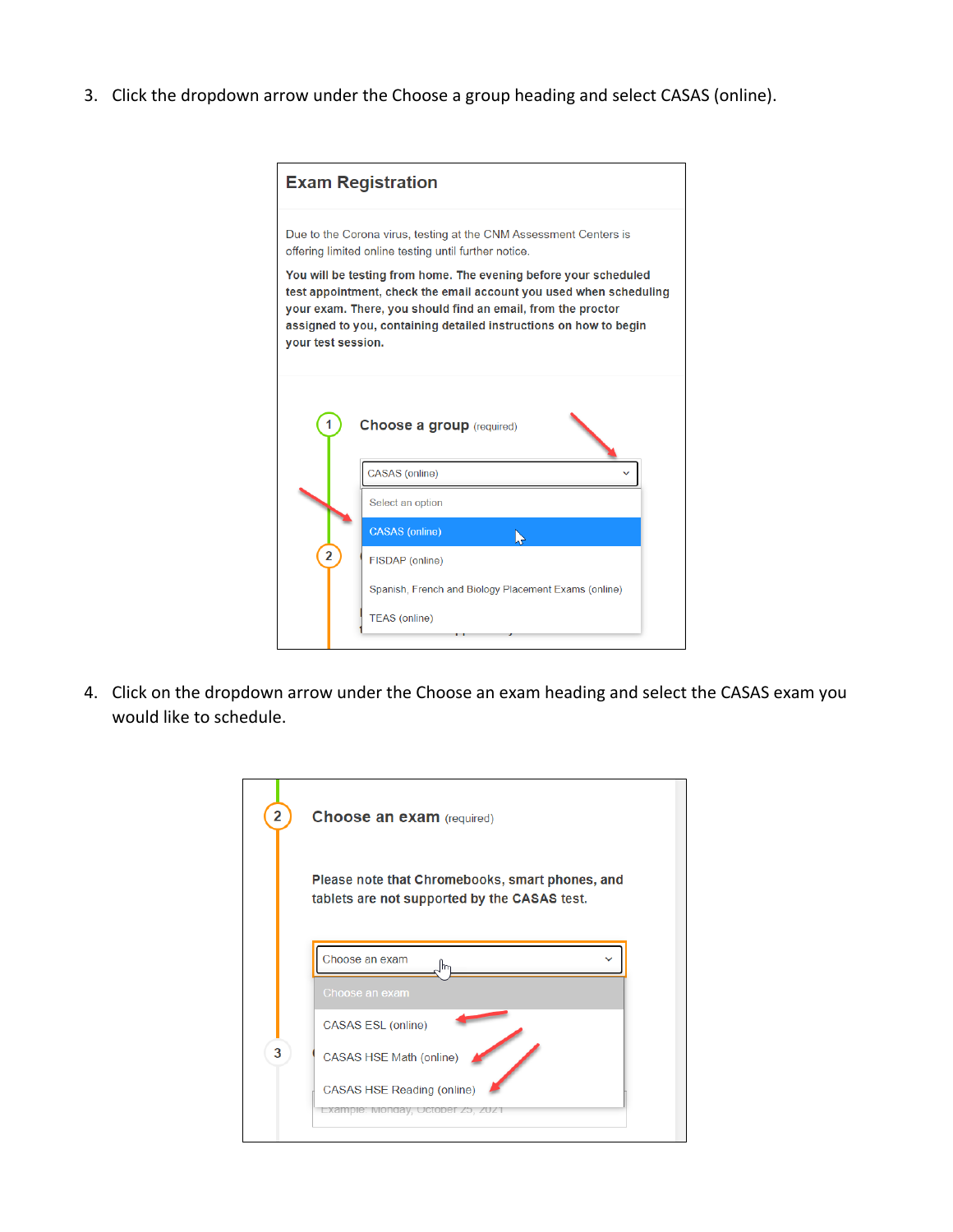5. Once you select the exam, you will select the date you want to take the exam. Only dates with available exams will be highlighted.



6. Select the time you would like to take your test. Only available testing will be shown.

| 3 | <b>Choose a Date (required)</b>                  |
|---|--------------------------------------------------|
|   | ≐<br>Thursday, October 28, 2021                  |
| 4 | <b>Choose a Time</b> (required)                  |
|   | Select angeption<br>Select an option<br>12:00 AM |
| 5 | <b>Student Information -</b>                     |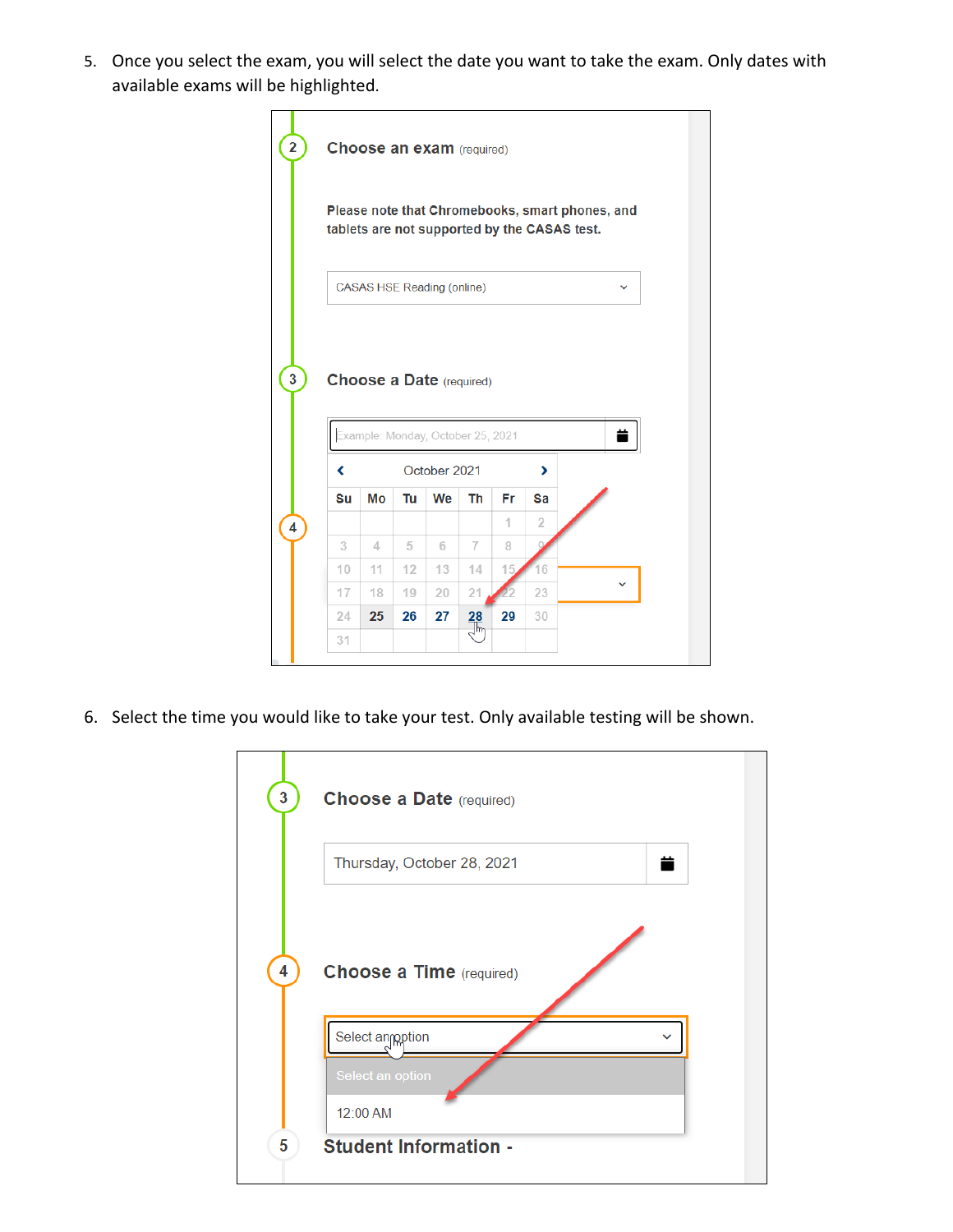7. Enter your name and email address. Your testing instructions and link will be sent to the email address you enter. If you would like to receive a text confirmation and test reminder, enter your cell phone number and check the box.

| <b>Student Information -</b>                                                                                        |
|---------------------------------------------------------------------------------------------------------------------|
| ベ                                                                                                                   |
| Instructions on how to begin your test session will                                                                 |
| be sent to the email address that you enter below.<br>First Name (required)                                         |
| <b>First Name</b>                                                                                                   |
| Last Name (required)                                                                                                |
| Last Name                                                                                                           |
| Email (required)                                                                                                    |
| name@example.com                                                                                                    |
| Verify Email (required)                                                                                             |
| name@example.com                                                                                                    |
| Would you like to receive text notifications?                                                                       |
| Example: 555-555-5555                                                                                               |
| By entering my mobile number above, and<br>checking this box, I agree to the Terms of Service<br>and Privacy Policy |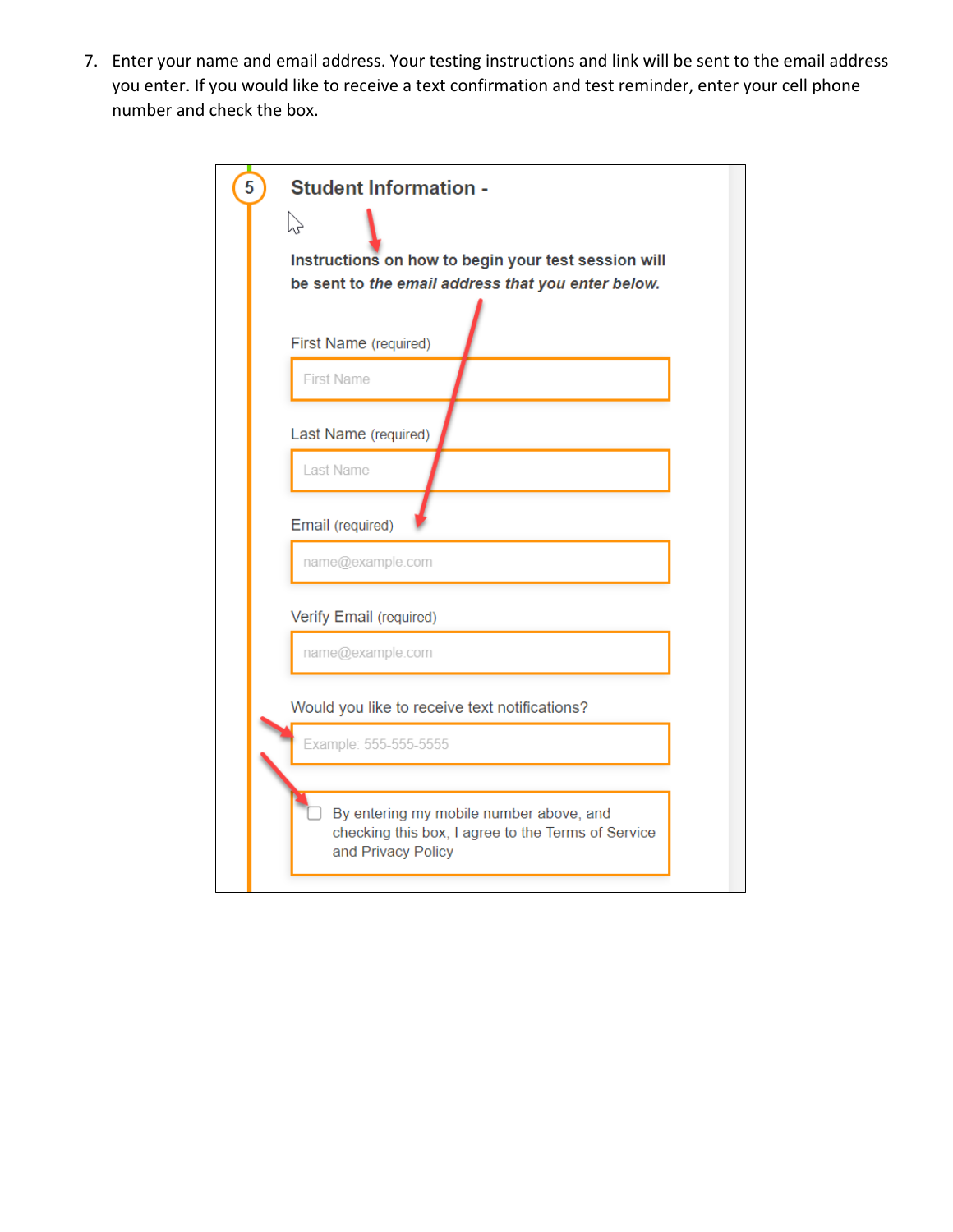8. Read the Exam guideline acknowledgement. If you agree to the guidelines, check the box.



- 9. If you would like a Spanish speaking proctor, check Yes under the Additional Information heading. If a Spanish speaking proctor is not necessary, select No.
- 10. Enter you CNM ID number and click on the green Add to Cart button.

| <b>Additional Information:</b><br>7        |  |
|--------------------------------------------|--|
| Would you like a Spanish speaking proctor? |  |
| O<br>Yes                                   |  |
| $\bullet$ No                               |  |
| <b>CNM Student ID</b>                      |  |
| CNM Student ID                             |  |
| Add to Cart                                |  |